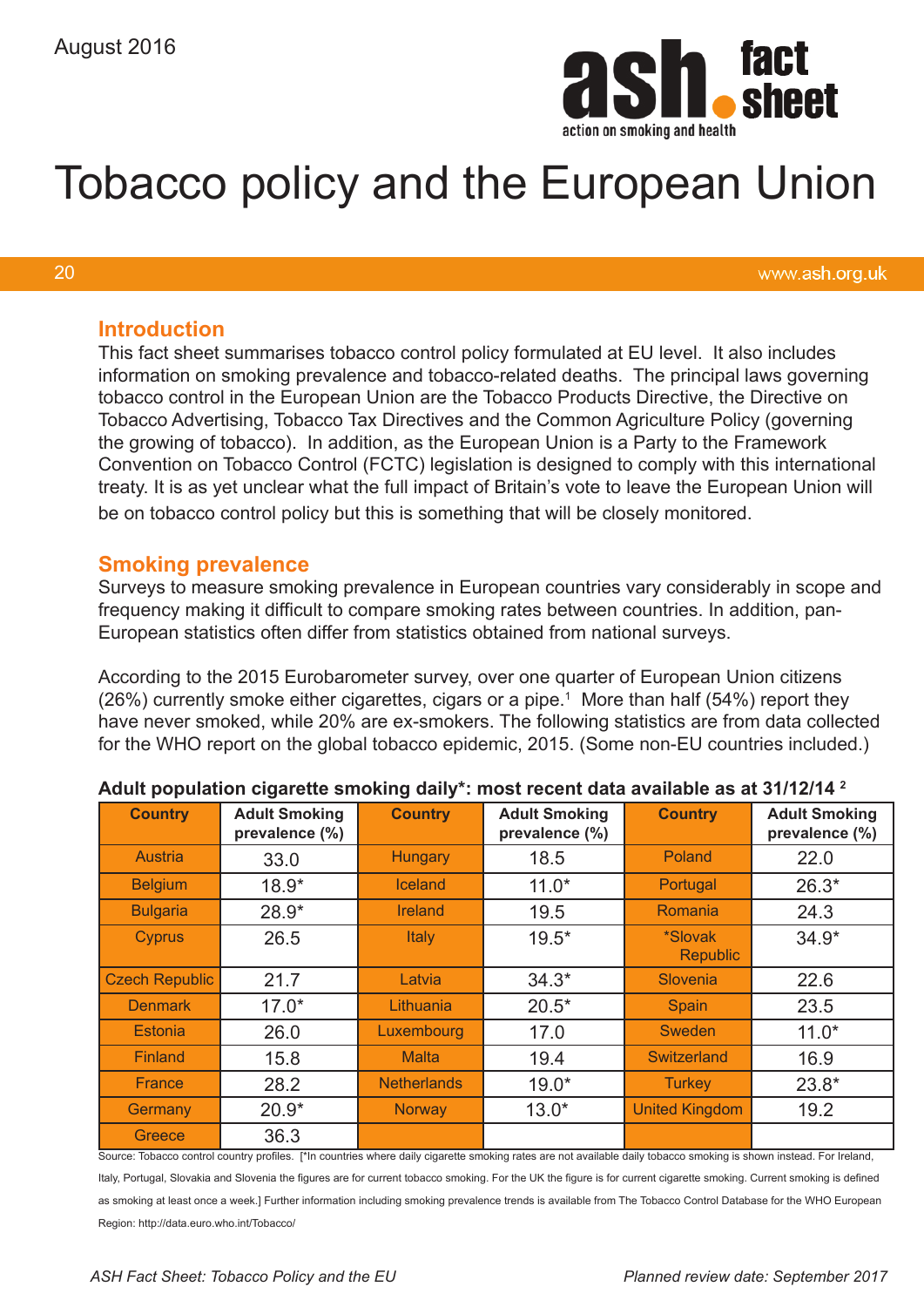According to the Eurobarometer survey, across the EU just under half of all smokers (48%) consume 11-20 cigarettes a day with the average smoker consuming 14.4 a day. Consumption is highest in Austria (19.8) and Cyprus and Greece (19.5) while the fewest cigarettes are consumed in Sweden (9.9), the Netherlands (11.4) and Estonia (11.5).<sup>1</sup>

## **Tobacco-related deaths**

Tobacco is the single largest cause of avoidable death in the European Union (EU). It accounts for nearly 700,000 deaths each year  $^3$  while a further 13 million people suffer from a serious disease caused by smoking.<sup>4</sup> The WHO estimates that 16% of all deaths amongst adults in Europe are attributable to tobacco.<sup>5</sup>

## **Tobacco control policies by country**

A 2013 report measuring the implementation of key tobacco control policies in 34 European countries gave the UK the highest rank overall, for the third time since the survey began in 2010. The survey, which ranks countries according to how well they are implementing six policies identified by the World Bank as being essential for a comprehensive tobacco control programme, scored the UK 74 out of a possible maximum score of 100. Austria, with just 31 points, came bottom of the table. 6

#### **Framework Convention on Tobacco Control**

On 1 June 2004, the EU Council approved the World Health Organization's Framework Convention on Tobacco Control (FCTC).<sup>7</sup> The FCTC is the first-ever global health treaty. It provides a framework for countries to enact comprehensive tobacco control legislation. This includes a ban on all tobacco advertising, promotion and sponsorship, the creation of smoke free work and public places and the adoption of tax and price measures to reduce consumption. It also obligates nations to promote and strengthen public awareness of tobacco control issues. The FCTC also requires participating Parties to protect their tobacco control policies from the vested interests of the tobacco industry.

The EU and member states ratified the FCTC in November 2004 and the treaty entered into force in February 2005.

For more information about the FCTC see: www.who.int/fctc/en/index.html

## **Tobacco Products Directive 2001**

In May 2001, the Tobacco Products Directive (TPD) which regulated tobacco products became law.

The Directive:

- Imposed upper limits on the tar (10mg), nicotine (1mg) and carbon monoxide (10mg) content of cigarettes.
- Required tobacco companies to disclose details of additives in tobacco products and their purpose.
- Banned misleading descriptors such as "light" and "mild".
- Increased the size of health warnings on tobacco packaging from the previous minimum of 4% to at least 30% of the front and 40% of the back surfaces of the pack.
- Provided Member States with the option of using pictorial warnings.

Belgium was the first EU Member State to adopt pictorial warnings which were introduced in November 2006. Romania followed in July 2008 and the UK in October 2008. The UK is currently the only EU country to require pictorial warnings on cigars and hand-rolled tobacco as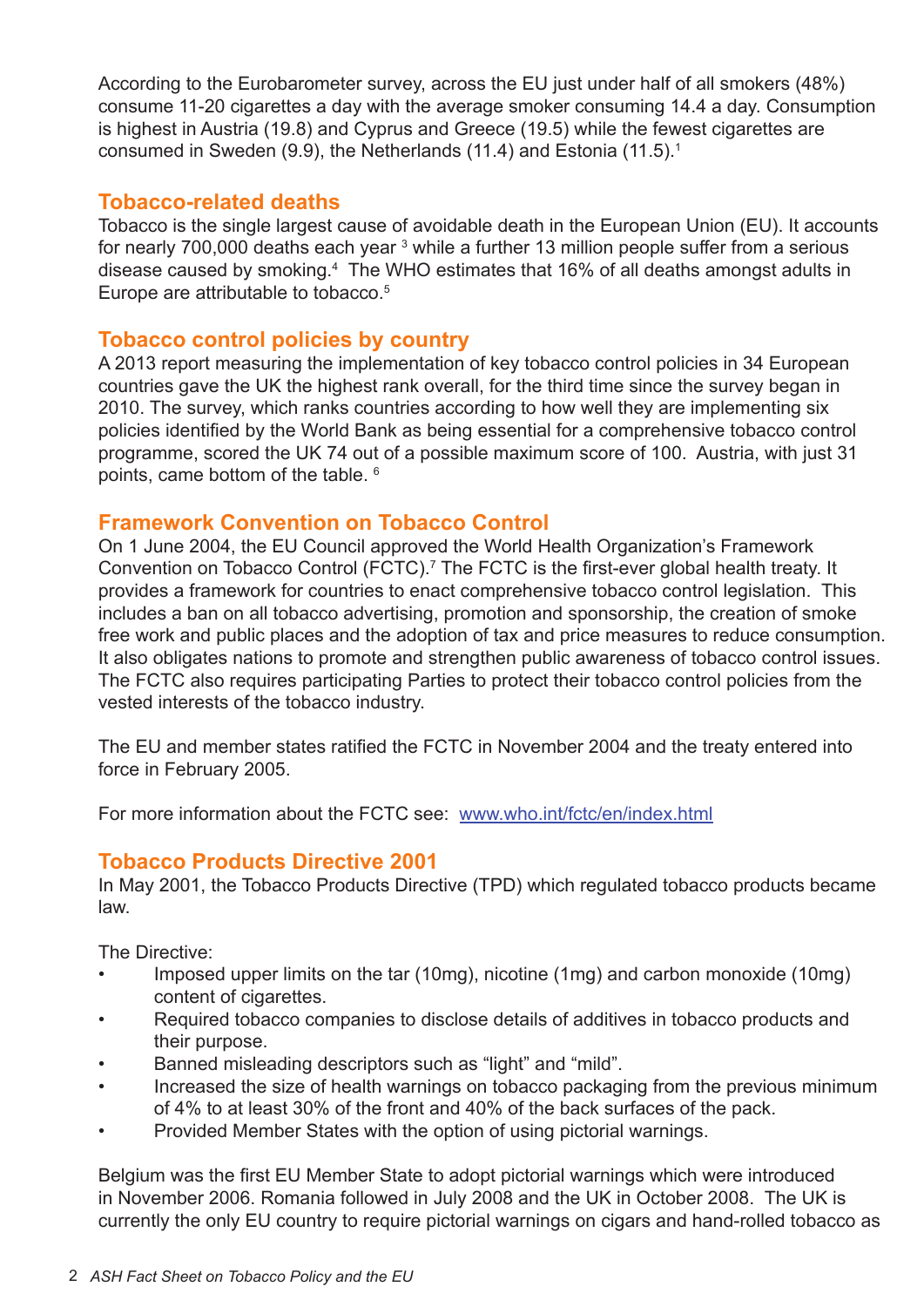well as on cigarette packs.

## **Tobacco Products Directive 2014**

In February 2014 the EU agreed a revised Tobacco Products Directive.<sup>8</sup> For the first time the Directive includes measures to regulate electronic cigarettes. The revised TDP is designed to complement obligations under the WHO Framework Convention on Tobacco Control.

Member states have until May 2016 to transpose the Directive into national law.

The 2014 Directive:

- Prohibits cigarettes and roll-your-own tobacco with characterising flavours, for example, fruits and chocolate. There is an additional transition period for the prohibition of menthol flavour in cigarettes until 20th May 2020.
- Requires that health warnings appear on packages of tobacco and related products. Combined (picture and text) health warnings must cover 65% of the front and back of cigarette and roll-your-own tobacco packages.
- Bans certain promotional and misleading descriptors on tobacco packaging such as "lite", "natural" or "organic".
- Requires the tobacco industry to submit detailed reports to the Member States on the ingredients used in tobacco products, in particular cigarettes and roll-your-own tobacco.
- Allows Member States to either prohibit cross-border distance sales of tobacco products or introduce a registration scheme for businesses engaged in such sales. (The UK will introduce a registration scheme.)
- Obliges manufacturers to notify novel tobacco products in electronic form six months before placing them on the EU market.
- Introduces new labelling and reporting requirements for novel tobacco products and herbal products for smoking.
- Sets minimum content for unit packs of at least 20 cigarettes and 30g for roll your own tobacco.
- Introduces EU-wide tracking and tracing system for the legal supply chain. This includes visible and invisible security features e.g. holograms, designed to facilitate law enforcement.<sup>9</sup>

#### Electronic cigarettes

Electronic cigarettes containing less than 20 mg/ml of nicotine which make no claims relating to smoking cessation will be governed by the TPD. These products will be regulated as consumer products. The directive:

- Requires products to be child and tamper proof.
- Requires health warnings to cover 30% of the front and back of the packaging, instructions for use, and information on addictiveness and toxicity
- Bans promotional elements on packaging.
- Requires all substances contained in the product and information on the product's nicotine content to be listed.
	- Bans cross border advertising and allows member states to regulate domestic advertising (e.g. billboards).
- Requires manufacturers to inform Member States before placing new products on the market and to report annually to Member States.

For more information see: [EU Questions & Answers: New rules for tobacco products](http://europa.eu/rapid/press-release_MEMO-14-134_en.htm).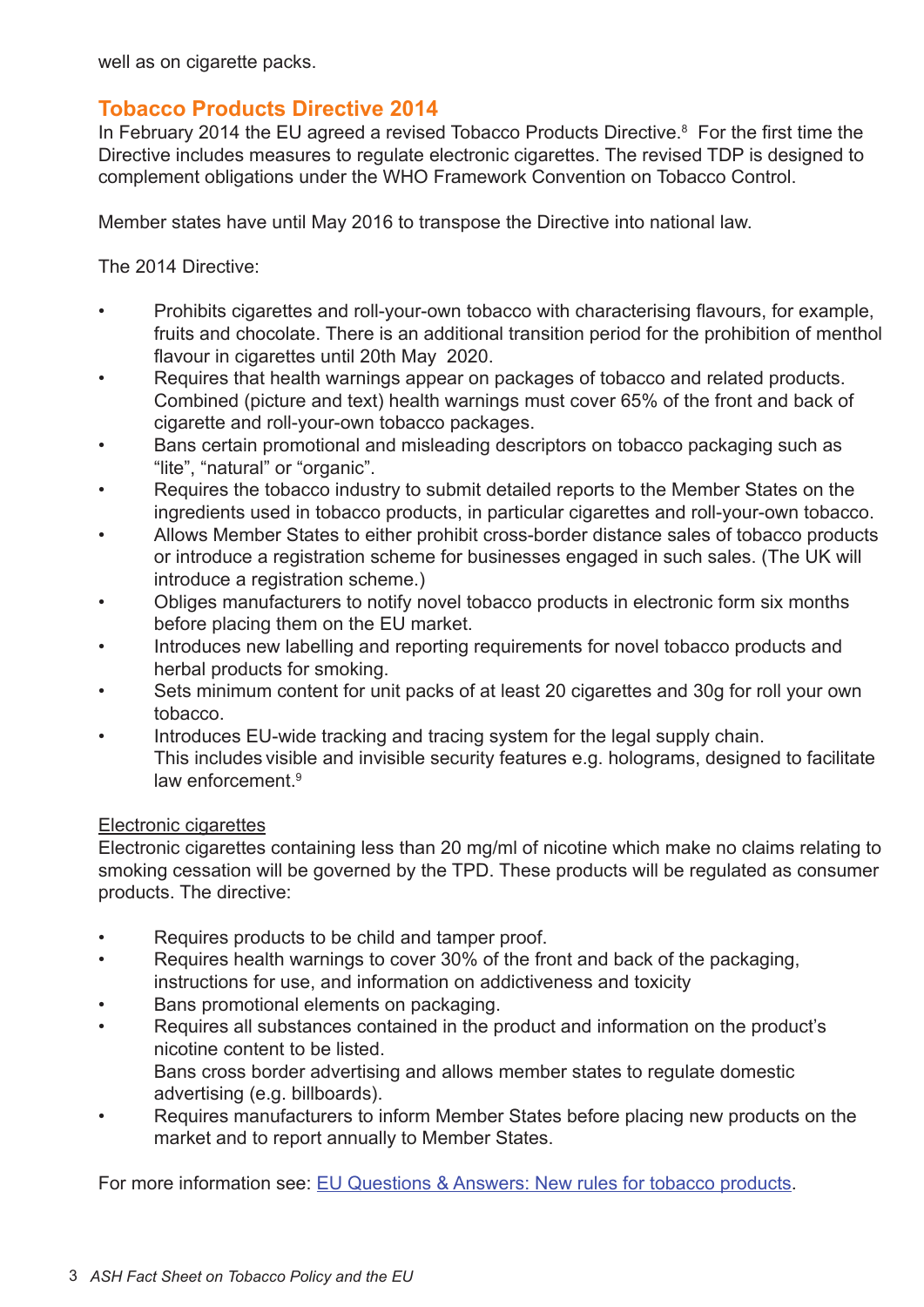For further information on the impact of the TPD on e-cigarettes see: ASH Briefing: The impact of the EU Tobacco Products Directive on e-cigarette regulation in the UK

Impact of Britain's vote to leave the European Union:

Tobacco policy is subject to three tobacco-specific EU Directives:

- o Tobacco Advertising Directive
- o Tobacco Products Directive
- o Tobacco Tax Directive

On all three of these tobacco specific Directives the UK goes further than is required by the EU. For example, we ban all advertising, promotion and sponsorship, not just cross border, and also have a point of sale display ban; we have standardised packaging; and we have higher tax rates than the EU requires. The regulations which transpose EU Directives are UK regulations and even after we leave the EU they would have to be annulled by an act of parliament; this would not happen automatically as a result of the vote to leave.

Although many of the UK's tobacco control regulations stem from EU Directives, the UK also has obligations as a Party to the WHO's Framework Convention on Tobacco Control (FCTC).

## **EU Directive on Tobacco Advertising**

In May 2003 a directive to ban tobacco advertising was enacted. The directive replaced an earlier law that was annulled following a legal challenge by the tobacco industry and the German government on the grounds that it would not facilitate trade in the single market.

The directive covers advertising that crosses national borders (such as press, radio or internet advertising) and sponsorship of sport but does not apply to indirect advertising (brand-sharing) or advertising within member states (e.g. on billboards). Member States are also at liberty to implement legislation that places even tighter restrictions on advertising than the directive requires.

Germany raised a fresh legal challenge but in December 2006 the European Court of Justice held that the Directive has a valid legal base and does not compromise the freedom of expression. The judgment confirmed that the EU can legitimately ban cross-border advertising, sponsorship and promotion of tobacco. Following the judgment Germany rapidly transposed the Directive into its national law, as all other Member States had already done.

Tobacco advertising on television is banned in the EU by a separate law, the Audiovisual Media Services Directive (formerly the Television without Frontiers Directive), which also prohibits the sponsorship of television programmes by tobacco companies.<sup>10</sup> For further information see the [ASH Law Guide: Advertising, promotion & sponsorship](www.ash.org.uk/information-and-resources/law-guide/advertising-promotion-sponsorship/).

## **Tobacco Taxation**

Tobacco is a very heavily taxed product in most Member States. This is justified on public health grounds as it helps discourage consumption, especially among young people due to their limited disposable income. A review of the link between price and consumption found that, on average, smoking consumption in Europe decreases by 5% - 7% for a 10% increase in the real price of cigarettes.<sup>11</sup> Three directives on the taxation of tobacco products were adopted in 1992. These defined the structure of taxation for tobacco products and provided for a limited degree of harmonisation of these taxes. Under the terms of these directives, Member States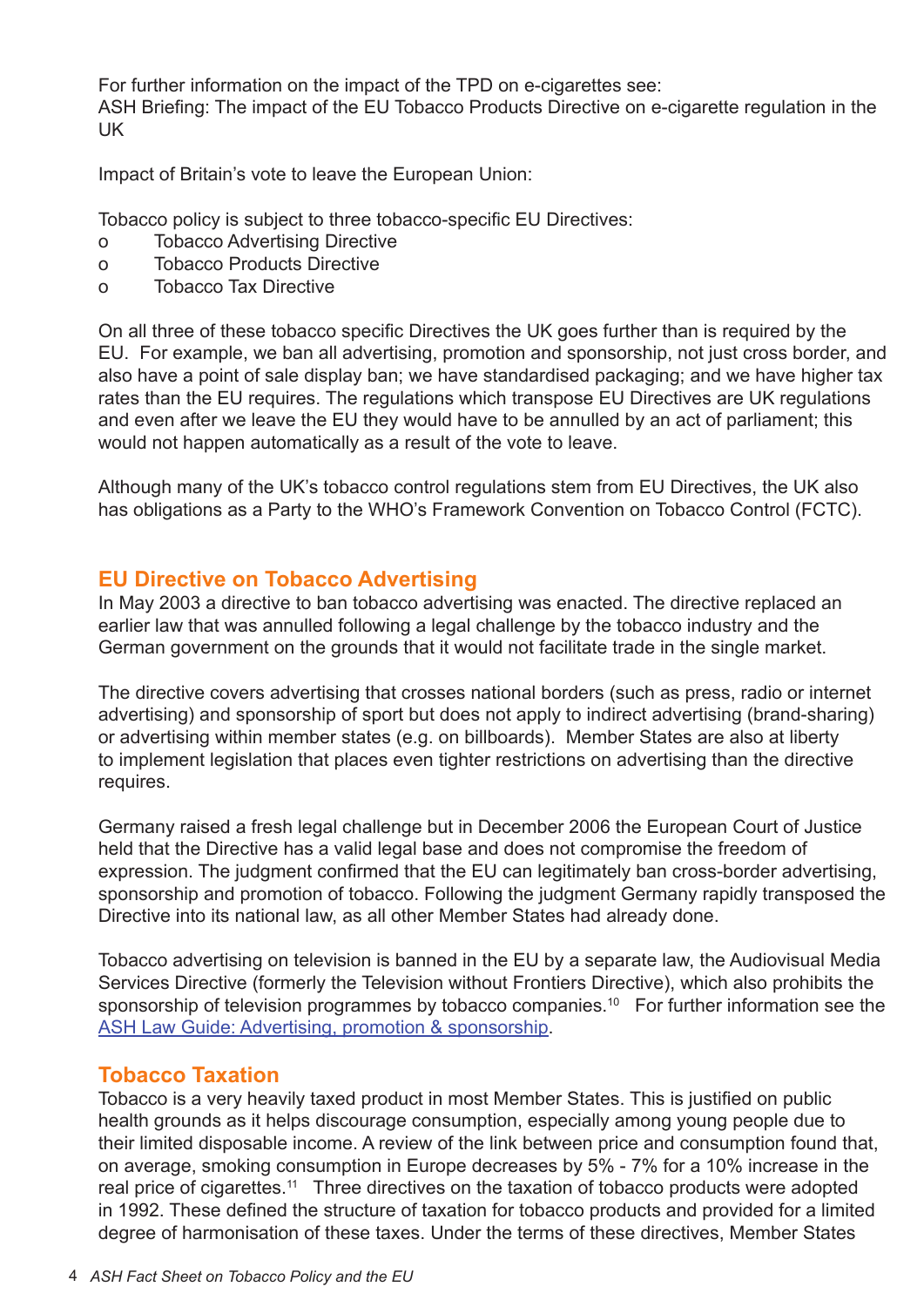were required to set taxes on cigarettes at a minimum of 70% of the final retail price (minimum rates of 57% for excise taxes and 13.04% for VAT).

In November 2009, a political agreement was reached on a new tax structure of manufactured tobacco. According to the agreement, the Council decided to increase, by 1 January 2014, the monetary minimum excise rate to 90 euros per 1000 cigarettes (from 64 euros per 1000) and the proportional minimum to 60% of the weighted average sales price (from 57%). However, the rules allowed for transitional arrangements until 1 January 2018 for member states that have not yet achieved, or only recently achieved, the current minimum rates. These countries are Bulgaria, Greece, Estonia, Latvia, Lithuania, Hungary, Poland and Romania. The minimum excise levels on cigarettes will apply to all cigarettes and not just to one category (the cigarettes most in demand), which account for only one third of cigarette sales in the EU. In future, the new tax regulations will make all cigarette categories more expensive. In addition, the new Directive allows more flexibility to increase the specific component of the excise duty which again, allows Member States to make all cigarettes more expensive and to increase the price of discount brands which are particularly attractive to young smokers. However, tax levels on hand rolling tobacco remain very low.

A separate directive (2007/74/EC) which entered into force in December 2008, gives Member States the option of reducing the duty-free limit from 200 cigarettes to 40 for travellers arriving from a non-EU country. (Duty free sales to individuals travelling within the EU have been banned since 1999.)

The tobacco tax Directives are currently under review.

#### **Illicit trade in tobacco**

In 2000 the European Commission and ten Member States sued a number of tobacco companies in the United States for smuggling tobacco into the EU. In 2004 the EU agreed to drop the case against Philip Morris International (PMI) in return for an Agreement under which the company was required to take steps to ensure that its products were not traded illegally in the EU. In 2007, Japan Tobacco International, which was also involved in the original legal action, signed a similar Agreement to that of PMI. All 27 Member States are now signatories to the Agreements, the UK being the last country to sign.<sup>12 13</sup> In 2010, BAT and Imperial Tobacco also signed similar agreements.14

On 6th July 2016 the EU Commission announced that the Agreement with PMI would not be renewed beyond its expiry date of 9th July 2016, following an assessment which found that the Agreement had not resulted in a decrease in the amount of PMI illicit cigarettes in the EU.<sup>15</sup>

The EU is expected to become the 18th jurisdiction to ratify the WHO Protocol to Eliminate Illicit Trade in Tobacco Products (Illicit Trade Protocol) following a vote in favour of the policy by the European Parliament in June 2016. The measure has already been approved by the EU Council of Ministers.<sup>16</sup>

The EU's anti-fraud office, OLAF, works with national governments in developing measures to combat illicit trade including tobacco smuggling.<sup>17</sup> For further information see: ASH Fact Sheet [on Illicit Trade inTobacco.](www.org.uk/download/illicit-trade-in-tobacco/
)

## **The Common Agricultural Policy (CAP)**

The CAP as a system of support for farmers is intended to replace national support schemes to ensure that a product is produced on an equal footing across Member States and does not benefit from more support in one location than another. For many years tobacco was the most heavily subsidised crop per hectare. In 2007, tobacco growers in the EU, based mainly in Italy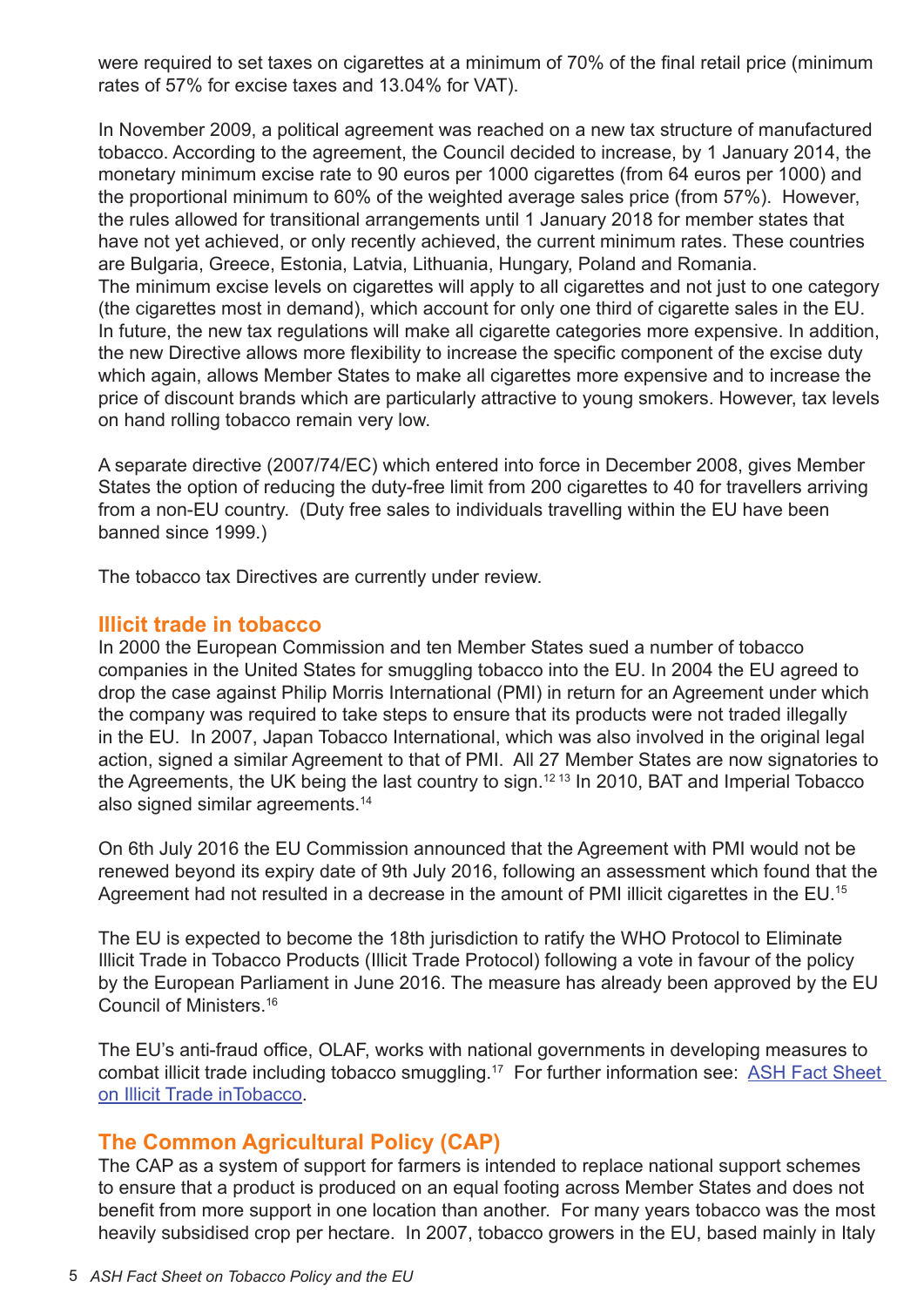and Greece, received a subsidy of €335.5 million.<sup>18</sup>

In April 2004, the Council of Agriculture Ministers agreed to a package of reform measures including the gradual phasing out of tobacco subsidies, to be completed by 2010.<sup>19</sup> Between 2003 and 2011 the EU spent €44.8 million on assisting tobacco growers to switch to other activities. The last payment was made under the 2011 budget.<sup>20</sup>

## **Other EU tobacco policy & regulations**

#### **Public places and the workplace**

In 1989 the EU adopted a resolution on banning smoking in public places and in all forms of public transport. Resolutions are not binding on member states; they represent a guideline for action. In 1996, a European Commission report on the implementation of the resolution found that all member states had some measures to restrict smoking in public places. Since then most European countries have implemented laws that offer some degree of protection from secondhand smoke. By 2012, all 34 countries within the WHO European region had at least some laws prohibiting smoking in public places, for example bars and restaurants, while 9 had comprehensive smokefree policies.21

#### **Cigarette lighters**

In February 2006, the European Commission adopted a separate Decision requiring all cigarette lighters sold in the EU to be child-resistant.<sup>22</sup>

#### **RIP cigarettes**

The European Union has adopted a standard for Reduced Ignition Propensity ("fire-safer") cigarettes. Reduced ignition propensity cigarettes have ultra-thin concentric bands or "speed bumps" to restrict oxygen access to the burning end of the cigarette, causing the cigarette to go out if not "puffed" by the smoker, thus reducing the risk of fires. From November 2011, all cigarettes manufactured and sold in the EU were required to be compliant with the new standard.<sup>23</sup>

#### **Smokeless tobacco**

A form of oral tobacco known as snus in Sweden, where it has been historically popular, has been subject to some legislative debate across the EU, starting in 1994 when Sweden began EU membership negotiations. The EU adopted a directive in 1992 prohibiting the sale of tobacco for "oral use not intended to be smoked or chewed," which included the Swedish snus but not, for example, chewing tobacco or nasal snuff. The law prohibits the sale, but not the use, of snus. Sweden was given an exemption to the ban on the sale of snus.

Following a legal challenge from the tobacco manufacturing industry, the European Court of Justice upheld the decision to prohibit the sale of snus across the rest of the EU and on 15 December 2004 ruled that the prohibition on the marketing of tobacco products for oral use is valid.<sup>24</sup> Lifting the ban on snus was briefly considered during the revision of the TPD but rejected as there is no demand for snus in other Member States.

For a brief description and links to official texts of tobacco related legislation and policy view the [ASH Law Guide.](www.org.uk/category/information-and-resources/law-guide/) This also covers EU directives.

See: [EU Tobacco policy](http://ec.europa.eu/health/tobacco/policy/index_en.htm) on the Europa website for a full list of EU Directives and related information on tobacco.